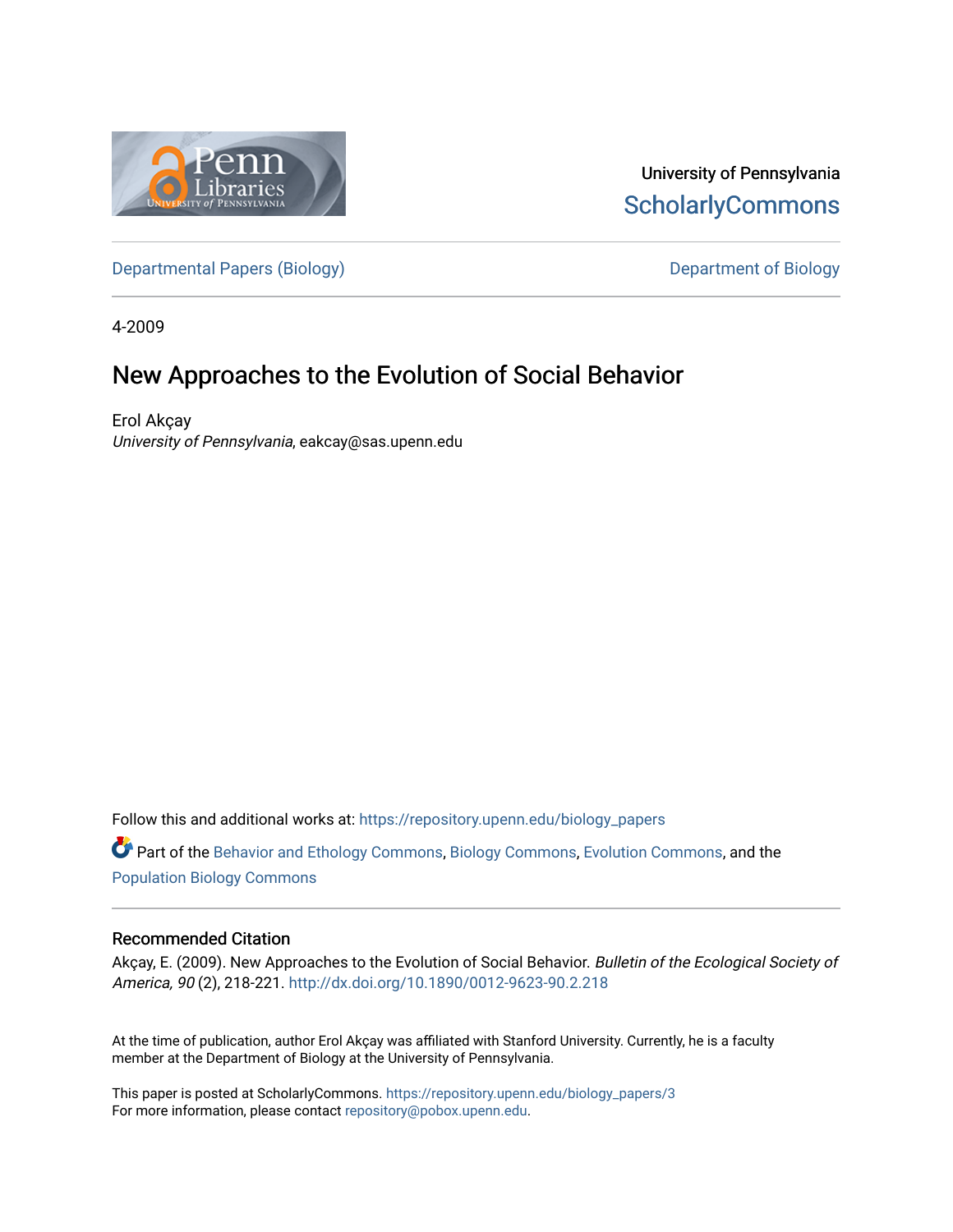### New Approaches to the Evolution of Social Behavior

#### **Abstract**

One of the most fascinating topics in evolutionary biology is how and why organisms cooperate with each other. Natural selection works through competition between alleles for representation in the next generation. Yet one sees everywhere organisms actually helping each other, from mutualisms between ants and plants to the altruistic acts of firefighters storming into burning buildings to rescue people. But how can natural selection lead to cooperation? This, of course, is not a new question, and a tremendous amount of work in evolutionary theory in the last 40 years has shown that helping others can frequently be the winning strategy in the struggle for existence. We have a sophisticated theory of social evolution, dealing not only with helping behaviors, but also other behaviors such as policing, spiteful harm-doing, and so on.

#### **Disciplines**

Behavior and Ethology | Biology | Evolution | Population Biology

#### **Comments**

At the time of publication, author Erol Akçay was affiliated with Stanford University. Currently, he is a faculty member at the Department of Biology at the University of Pennsylvania.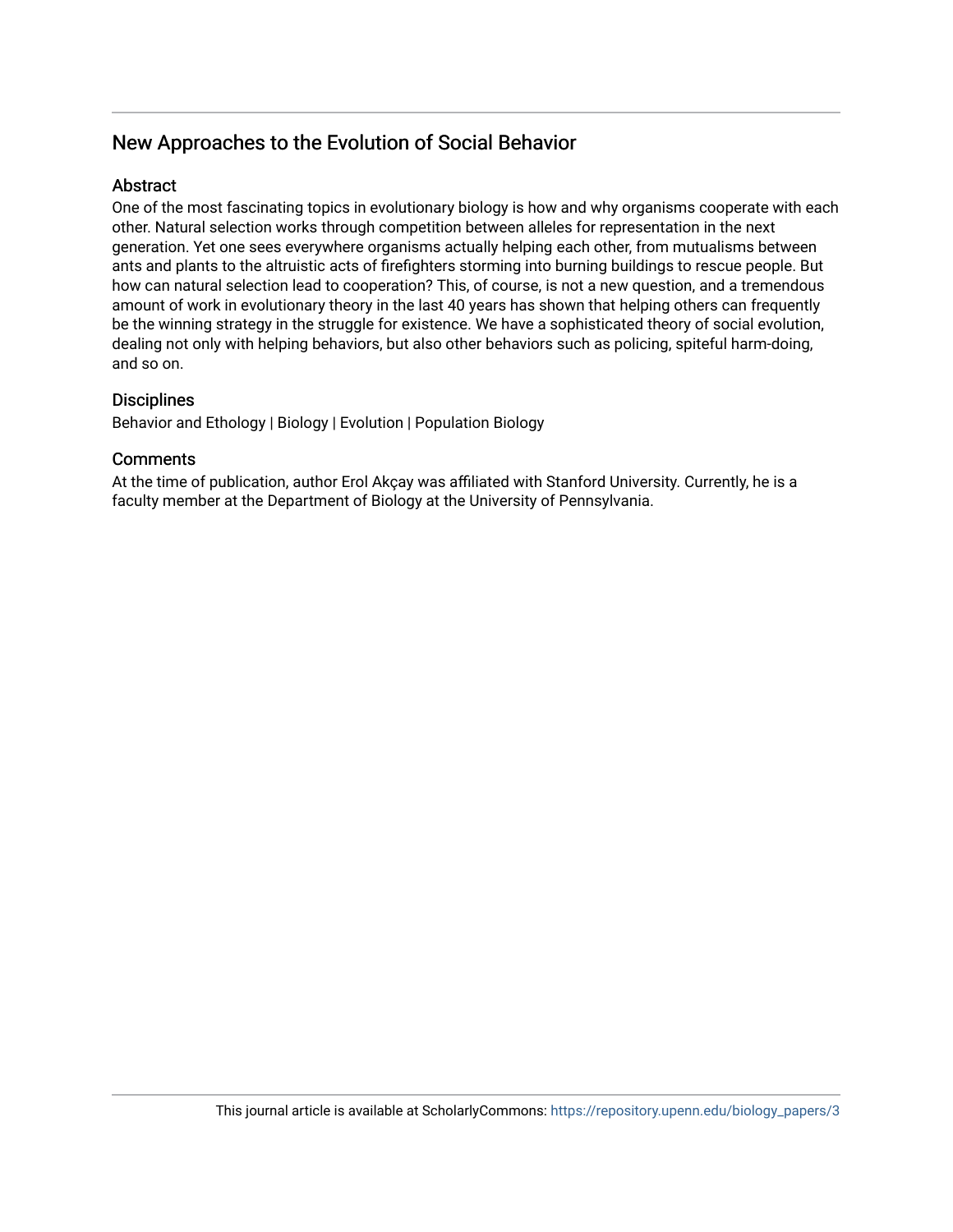

# **SYMPOSIUM** REPORTS FROM THE **2008 ESA ANNUAL MEETING**

A recurrent complaint of members who attend ESA Annual Meetings is that the large number of concurrent sessions make it impossible to attend all the ones of interest. Symposium Reports from the ESA Annual Meeting is one response to this dilemma. They provide, for those who could not attend, an overview of the symposium presentations and the resulting discussion, as well as a convenient means to identify the presenters. And attendees can review the session! The Editor hopes these Reports are useful, and encourages future Symposium organizers to write Reports for the *Bulletin* when the presentations are given. For detailed instruction for contributions see: ‹http://esapubs.org/esapubs/journals/Bulletin. htm#Typ›.

## Symposium 6: New Approaches to the Evolution of Social Behavior

One of the most fascinating topics in evolutionary biology is how and why organisms cooperate with each other. Natural selection works through competition between alleles for representation in the next generation. Yet one sees everywhere organisms actually helping each other, from mutualisms between ants and plants to the altruistic acts of firefighters storming into burning buildings to rescue people. But how can natural selection lead to cooperation? This, of course, is not a new question, and a tremendous amount of work in evolutionary theory in the last 40 years has shown that helping others can frequently be the winning strategy in the struggle for existence. We have a sophisticated theory of social evolution, dealing not only with helping behaviors, but also other behaviors such as policing, spiteful harm-doing, and so on.

But we cannot say that our explanations for the evolution of social behavior are complete yet. In particular, despite its high sophistication at the evolutionary level, much of social evolution theory is based on very simplistic models of how individuals actually behave: Individual are modeled either as genetically destined for some kinds of behaviors, or as simple automatons having a few contingent strategies. Yet in reality, we know that even "simple" organisms such as lizards are capable of quite complicated behavior. And we also know that most behavior is contingent and plastic. Evolution does not act on genes prescribing particular behaviors, but on genes that prescribe the mechanisms that produce the behavior. Therefore, a more realistic view of the evolution of social behavior should model behavior as it is determined by the decision-making mechanisms in the social context, and then consider the evolution of these mechanisms according to the fitness consequences of behavior they produce.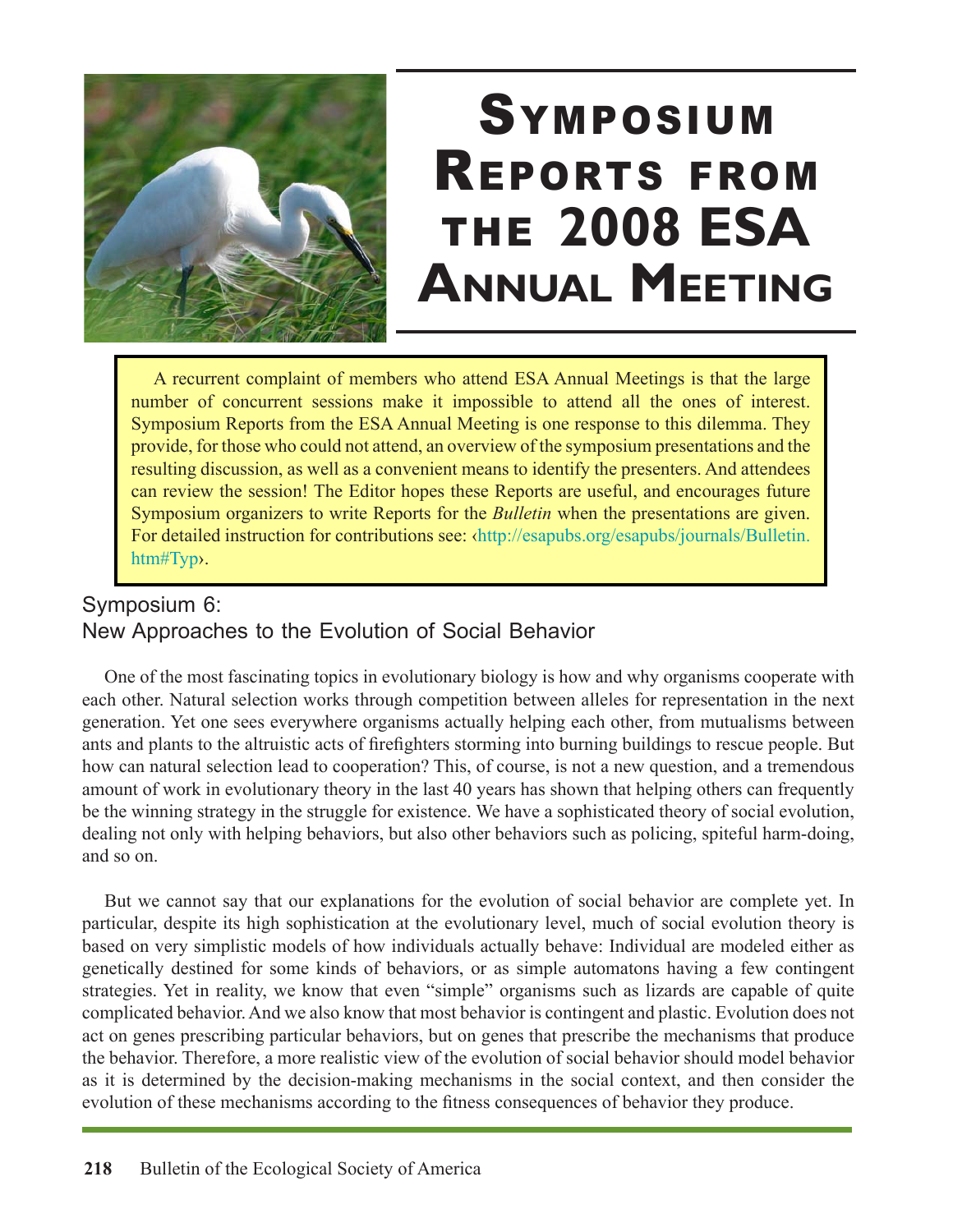The aim of this symposium was to bring together researchers that investigate social evolution from such a perspective, incorporating not only the evolutionary dynamics in their models, but also the mechanisms of behavior. (I use the term behavior more loosely than its customary usage, to include interactions not only between animals, but also between cells, or plants and microbes.) Each of the talks in the symposium investigated an interaction both in terms of the mechanisms making it function as well as the evolutionary pressures that act on these mechanisms. This two-tiered approach to studying is the unifying new approach to social behavior. Below, you will find a summary of the talks given by the speakers, which included established leaders of the field as well as up-and-coming researchers.

Our moderator **Laurent Lehmann** opened the session with an excellent introduction, which presented a useful overview of the different levels and timescales at which social evolution operates, and a preview of the particular timescales that would be considered in this session.

Our first speaker was **Richard Michod**, who presented an overview of his work on the evolution of multicellularity and germ cell–somatic cell specialization in Volvox colonies. His explanation for how multicellularity has been brought about centered on a life history gene, regA-like, that regulates cell growth through choloroplast expansion. In multicellular colonies, this gene is expressed in some cells to keep those cells small; as a result they do not reproduce, i.e., they stay as somatic cells. He then turned to the fitness reasons for why such regulation of growth and the resulting multicellularity can be adaptive. He showed evidence for the existence of a trade-off between mobility (which is related to survival) and multicellularity. Mobility is mediated through flagellation of the cells, which impairs cell division after five divisions. Multicellularity, however, allows specialization of soma cells to mobility by retaining their flagella and not dividing. This breaks through the mobility–reproduction trade-off, increasing both the survival and the fecundity of the colony (Michod 2007).

**Lou Gross** from the University of Tennessee was next, and started his talk with a survey of the various ways in which plant growth and physiology are being modeled, including systems biology, network models, agent-based simulations and cooperative game theory. He then turned his focus to the possibility of using cooperative games in a community and within individuals. Cooperative games deal with the stability of coalitions, i.e. groups of individuals that interact with each other. Therefore, Gross suggested that cooperative game theory might be helpful in the emerging field of community genetics by analyzing the fitness consequences of different community associations and predicting stable genetic associations.

Next was **Régis Ferrière,** who presented his recent work, co-authored with Dominique Carval, on the evolution of common and private interests between two interacting species, based on the "liaison dangereuse" idea, published earlier by van Baalen and Jansen (2001). This model considers an interaction with two species whose individuals had the possibility of forming symbiotic complexes with each other. The survival of such complexes introduces a common interest component to the interaction. The species have traits that affect the performance of these complexes, and their survival outside the complex. The ecological dynamics of these two species are then integrated with the evolutionary dynamics by introducing a mutant and determining whether the mutant can invade. In this adaptive dynamics framework, Ferrière and Carval explore the different evolutionary trajectories taken by the common good and the private interest during the evolution of the underlying traits. They identified six possible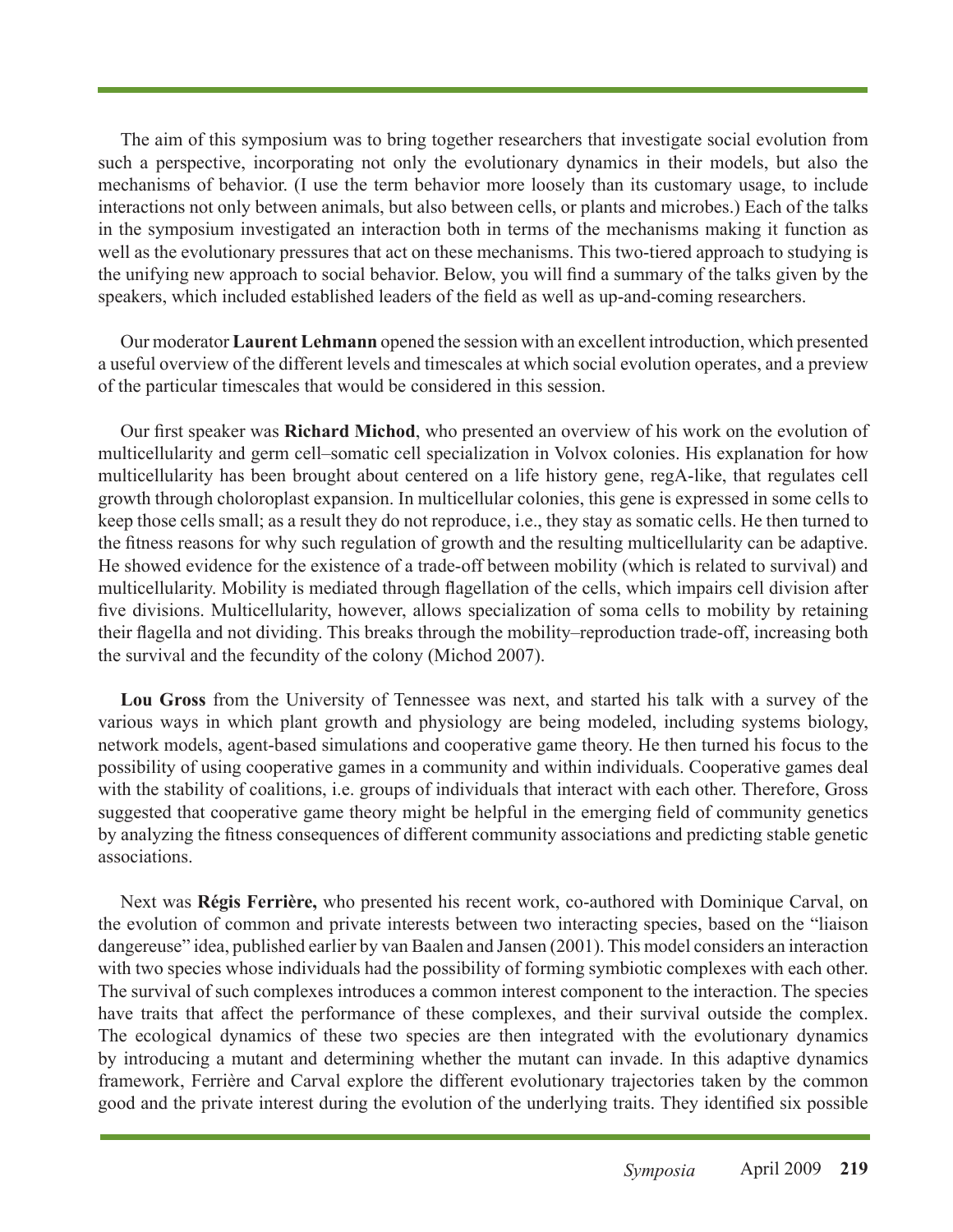trajectories, the most interesting of which was that the common good can be bolstered even though at the same time the species' interests evolve to be more in conflict with each other. This counterintuitive result suggests that conflict might evolve as a side consequence of cooperation.

**Joel Brown** continued the theme of integrating the ecological dynamics with the evolutionary one using the adaptive dynamics framework. He described his recent work with Tom Vincent, which explores the payoff structures in a cost–benefit game (Brown and Vincent 2008). Their results show that the emergence of cooperation depends on the functional form of costs and benefits as a function of investments, e.g., whether costs accelerate or decelerate with increasing investment. The evolutionarily stable level of cooperation depends critically on the shape of these functions, which represent the ecological constraints and benefits from investing in an interaction.

Next, **Joan Roughgarden** switched gears and discussed the interactions between behavioral dynamics and ecological effects. She described two mechanistic models for deriving the functional and numerical responses in a population dynamics model. The functional response model envisions a solitary sit-andwait predator that is maximizing energy intake per time as a function of the prey density (Roughgarden 1995). Interestingly, the functional response derived in this way does not match any of the three types of functional responses, in that it increases slower than linearly with prey density; however it does not level off as a type two functional response does. This changes the population dynamics such that instead of the damped cycles found in models with density dependence in prey, the system exhibits heteroclinic cycles. This illustrates how considering the behavioral dynamics might change the population dynamics qualitatively. The numerical response part of Roughgarden's talk was based on a simple game theory model, and drove home the point that in many predators, reproduction is a social affair, and multiple outcomes are possible depending on whether or not individuals cooperate with each other. The linkage between the social dynamics of a predator and its ecological implications remain poorly understood.

 I was up next (Erol Akçay) and reported on the work we did together with Jeremy Van Cleve, also at Stanford University. Our model combined the behavioral dynamics of a social interaction that are driven by internal motivations of individuals, with the evolutionary dynamics of these motivations. The most striking result was that even when individuals' interests are conflicting, they can nonetheless evolve to "care" for each other's payoff. In other words, the evolutionary stable motivations are such that individuals will be intrinsically willing to increase their partner's payoff, despite this being costly. Furthermore, this result was obtained under direct selection on individuals, i.e., it does not rely on kin- or group-selection processes, demonstrating that adding the behavioral tier while considering the functional basis of behavior can lead to unexpected results.

The next presentation was by **Lee Worden**, from the University of California, Berkeley. He presented a generalized Lotka-Volterra model for multispecies population dynamics, but with the added twist that the entries in the interaction matrix were allowed to evolve. He showed, through simulation studies, that in the absence of any constraints, selection tends to increase the entries of a matrix on a row-by-row basis, which means that each species evolves to benefit from the presence of another, and interactions evolve from competition toward mutualism. This unconstrained scenario, however, is too optimistic, and changes when the interaction coefficients are constrained by the underlying traits of the two species. This evolution toward mutualism can then be prevented by either species, due to the available variation imposed by the underlying trait, or due to selection in one row of the matrix (which increases the